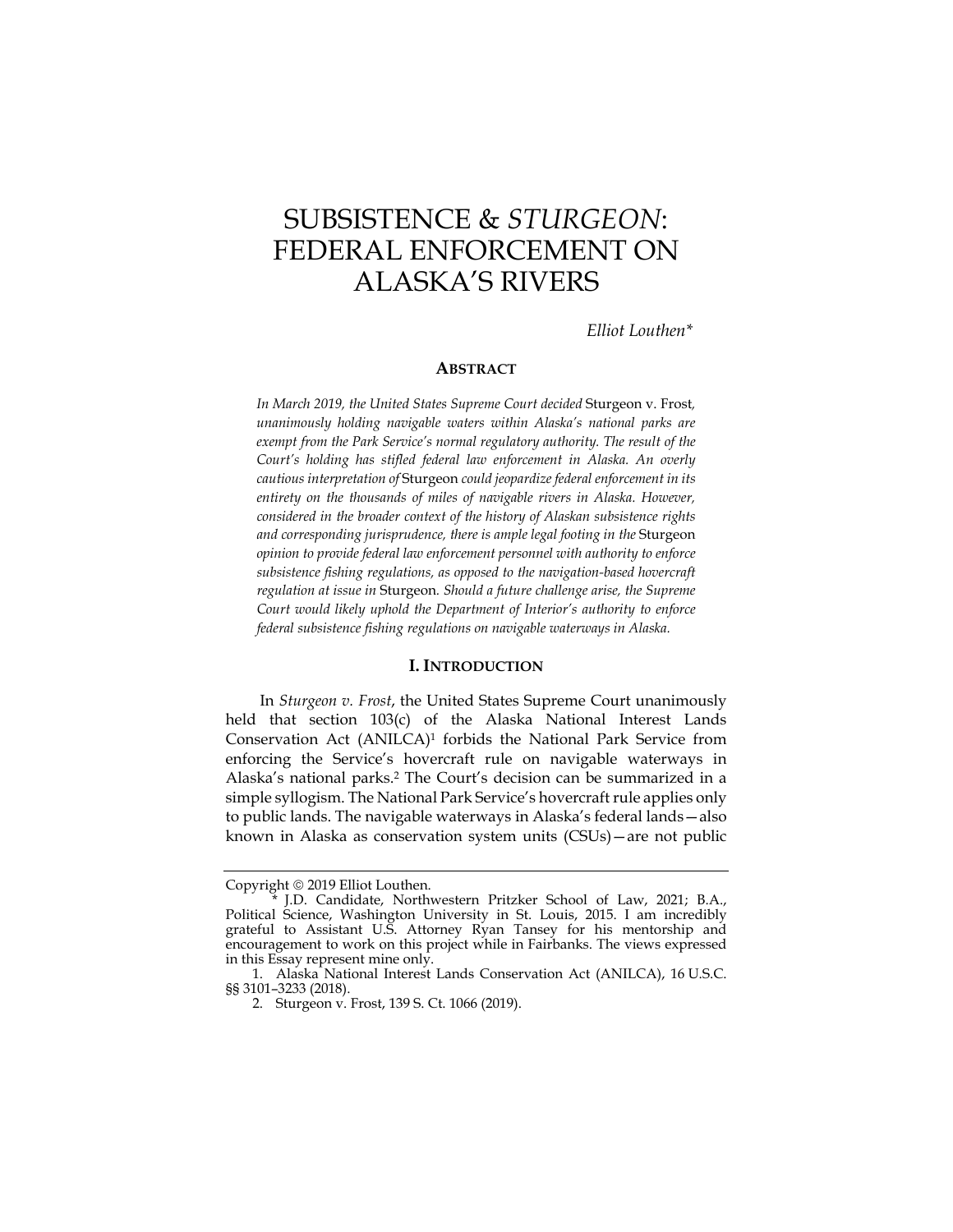lands. Thus, the hovercraft rule does not apply to these waterways. How the Court reaches this conclusion, unsurprisingly, is more complex, reflecting the tension between Alaskan and federal control and ultimately highlighting why "Alaska is often the exception, not the rule."<sup>3</sup>

 Passed in 1980, ANILCA divided land in Alaska between the state federal owned lands."5 This meant more than 18 million acres of so-called and federal governments by formally preserving 104 million acres of federal land in Alaska and incorporating them into the Park Service as new and existing CSUs.4 Critical to the *Sturgeon* decision, these CSUs "follow[ed] topographic or natural features, rather than enclos[ing] only "inholdings"—*i.e.*, State, Native, and private land—"wound up inside" Alaska's CSUs.6 ANILCA also notably furthered the interests of Alaska Natives, a key party to the negotiation, by explicitly providing for subsistence rights.7 This provision also effectuated the Alaska Native Claims Settlement Act,<sup>8</sup> which had been passed nine years earlier to resolve aboriginal land claims.9

The central issue in *Sturgeon* hinged on interpreting ANILCA section 103(c), which according to the Court, "expressly exempts all those nonpublic lands (the inholdings) from certain regulations."10 Because the title to the land beneath navigable waterways belongs to the State of Alaska, the Court held that "Alaska, not the United States, has title" and corresponding enforcement [authority.11](https://authority.11) The Court did not find any exception that would permit enforcement of the Park Service's hovercraft rule, and therefore the statutory language of 103(c) exempting non-public

10. *Sturgeon*, 139 S. Ct. at 1077.

<sup>3.</sup> *Id.* at 1080 (internal quotation omitted).

<sup>4.</sup> *Id.* at 1075 (describing the history, purpose, and meaning of ANILCA); *see also* ANILCA § 3101 (describing the Act's overarching purpose).

<sup>5.</sup> *Sturgeon*, 139 S. Ct. at 1075–76 (internal quotations omitted).

<sup>6.</sup> *Id.* (internal quotations omitted).

 provide the opportunity for rural residents engaged in a subsistence way of life to continue to do so."). 7. ANILCA  $\S 3\overline{1}01(c)$  ("It is further the intent and purpose of this Act . . . to

<sup>8.</sup> Pub. L. 92-203, 85 Stat. 688 (1971) (codified as amended at 43 U.S.C. §§ 1601–1629 (2018)).

<sup>9. 43</sup> U.S.C.  $\frac{2}{3}$ 1601(a) ("[T]here is an immediate need for a fair and just settlement of all claims by Natives and Native groups of Alaska, based on aboriginal land claims. . . ."); *see generally* Gavin Kentch, *A Corporate Culture? The Environmental Justice Challenges of the Alaska Native Claims Settlement Act*, 81 MISS. L.J. 813, 816–17 (2012) (discussing how the Alaska Native Claims Settlement Act "resolved aboriginal land claims by conveying to Native groups fee simple title to roughly forty-four million acres" of the state's 365 million acres "so that oil development could go forward").

<sup>11.</sup> *Id.* at 1078; *see also* United States v. Alaska, 521 U.S. 1, 5 (1997) ("Ownership of submerged lands—which carries with it the power to control navigation, fishing, and other public uses of water—is an essential attribute of sovereignty.").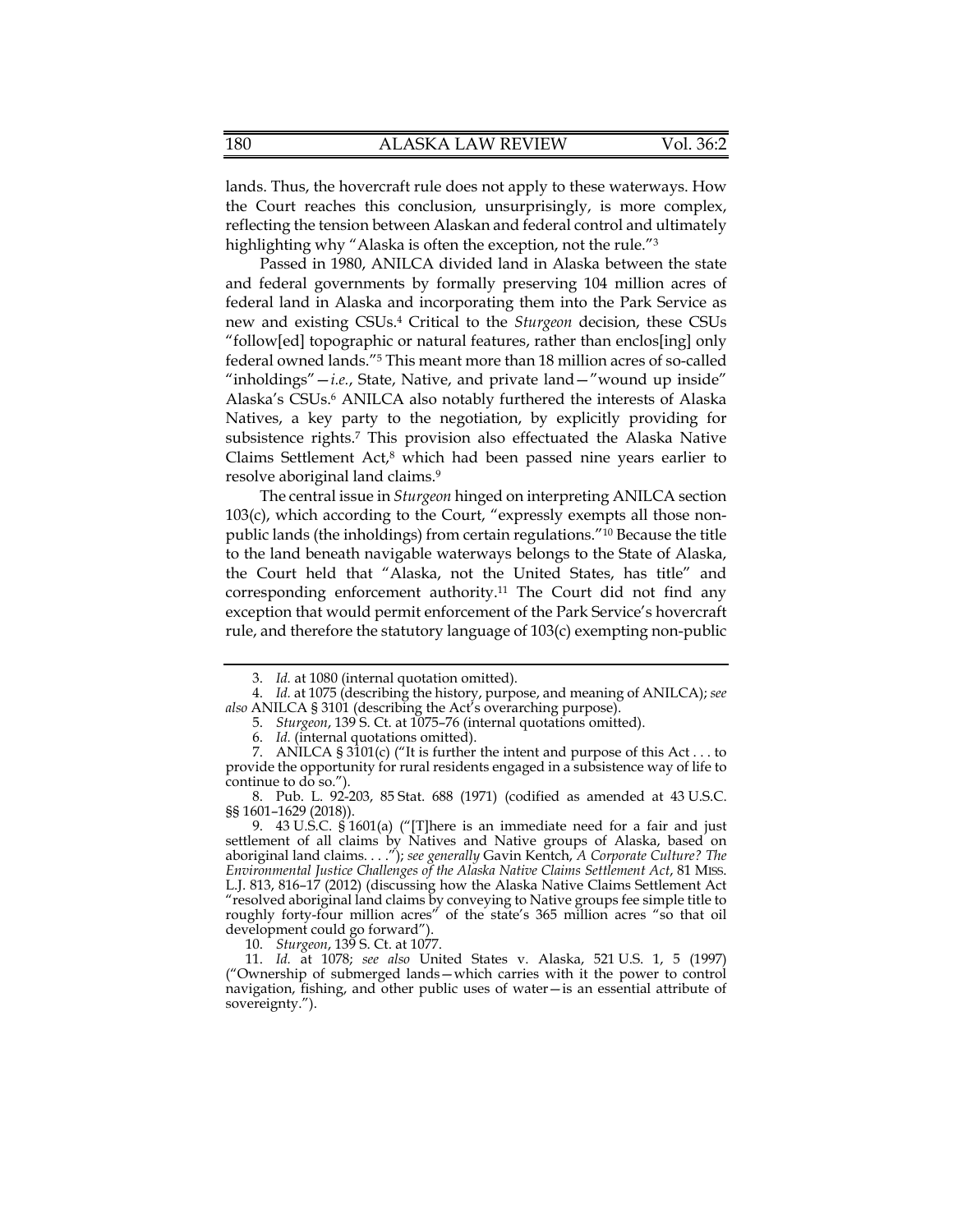lands was conclusive: Jim Sturgeon could "rev up his hovercraft in search of moose."12

 parks themselves,"15 as well as on Alaska's 26 Wild and Scenic Rivers In a significant footnote, however, the Court referenced a series of Ninth Circuit decisions known collectively as the *Katie John* trilogy,13 and explicitly held that *Sturgeon* does "not disturb the Ninth Circuit's [*Katie John* decisions'] holdings that the Park Service may regulate subsistence fishing on navigable waters."14 Justice Sotomayor's concurrence (joined only by Justice Ginsburg) also noted additional ways in which the majority's holding is actually much narrower in application. She pointed out key exceptions where federal enforcement is still likely allowed, such as on navigable waters "adjunct to [the Park Service's] authority over the given "Congress' highly specific definition" of them, which "overrides" section  $103(c)$ .<sup>16</sup>

Because of the *Katie John* footnote and Justice Sotomayor's concurrence, *Sturgeon* has caused tangible enforcement difficulties in Alaska: the extent of the Department of Interior's (DOI) jurisdiction on Alaska's navigable waterways is [unclear.17](https://unclear.17) While the prohibition on hovercrafts is clearly proscribed . . . , the level of applicable generality is in question. One such issue of application that is of major concern to Alaskans is subsistence rights. Whereas hovercraft use is anomalous, approximately 95 percent of rural Alaska households use fish for subsistence purposes.<sup>18</sup> Moreover, the questionable enforcement authority pertains to a vast amount of land. The DOI alone manages *220 million acres* of Alaska—more than 60 percent of the state.<sup>19</sup> For context,

16. *Id.* at 1093 (Sotomayor, J. concurring).

<sup>12.</sup> *Sturgeon*, 139 S. Ct. at 1073.

<sup>13.</sup> Alaska v. Babbitt (*Katie John I*), 72 F.3d 698 (9th Cir. 1995), *cert. denied*, 517 U.S. 1187 (1996); John v. United States (*Katie John II*), 247 F.3d 1032 (9th Cir. 2001) (en banc); John v. United States (*Katie John III)*, 720 F.3d 1214 (9th Cir. 2013), *cert. denied*, 572 U.S. 1042 (2014). For historical background on Katie John, an Ahtna Athabaskan Indian, and her role in the litigation, see Native American Rights Fund, *Katie John – Her Life and Legacy*, [NARF.ORG,](https://NARF.ORG)

<https://www.narf.org/cases/katie-john-v-norton>/ (last visited Nov. 25, 2019).

<sup>14.</sup> *Sturgeon*, 139 S. Ct. at 1080 n.2.

 <sup>15.</sup> *Id.* at 1091 (Sotomayor, J. concurring).

<sup>17.</sup> Though *Sturgeon* only discusses the Park Service, the federal lands implicated are also managed by additional arms of the Department of the Interior, such as Bureau of Land Management and Fish and Wildlife.

 lemons-alaska-subsistence-fisheries-database.pdf. 18. ALASKA DEP'T OF FISH & GAME, ALASKA'S SUBSISTENCE FISHERIES DATABASE (2011), [https://seagrant.uaf.edu/events/2011/wakefield-people/presentations/](https://seagrant.uaf.edu/events/2011/wakefield-people/presentations)

 breaks down as follows: Bureau of Land Management, 74.7 million acres; Wildlife 19. As of 2015, federal possession of Alaska under the Department of Interior Refuges, 69.4 million acres; National Parks, 53.8 million acres; National Forest, 21.9 million acres. An additional 2.2 million acres is managed by the Department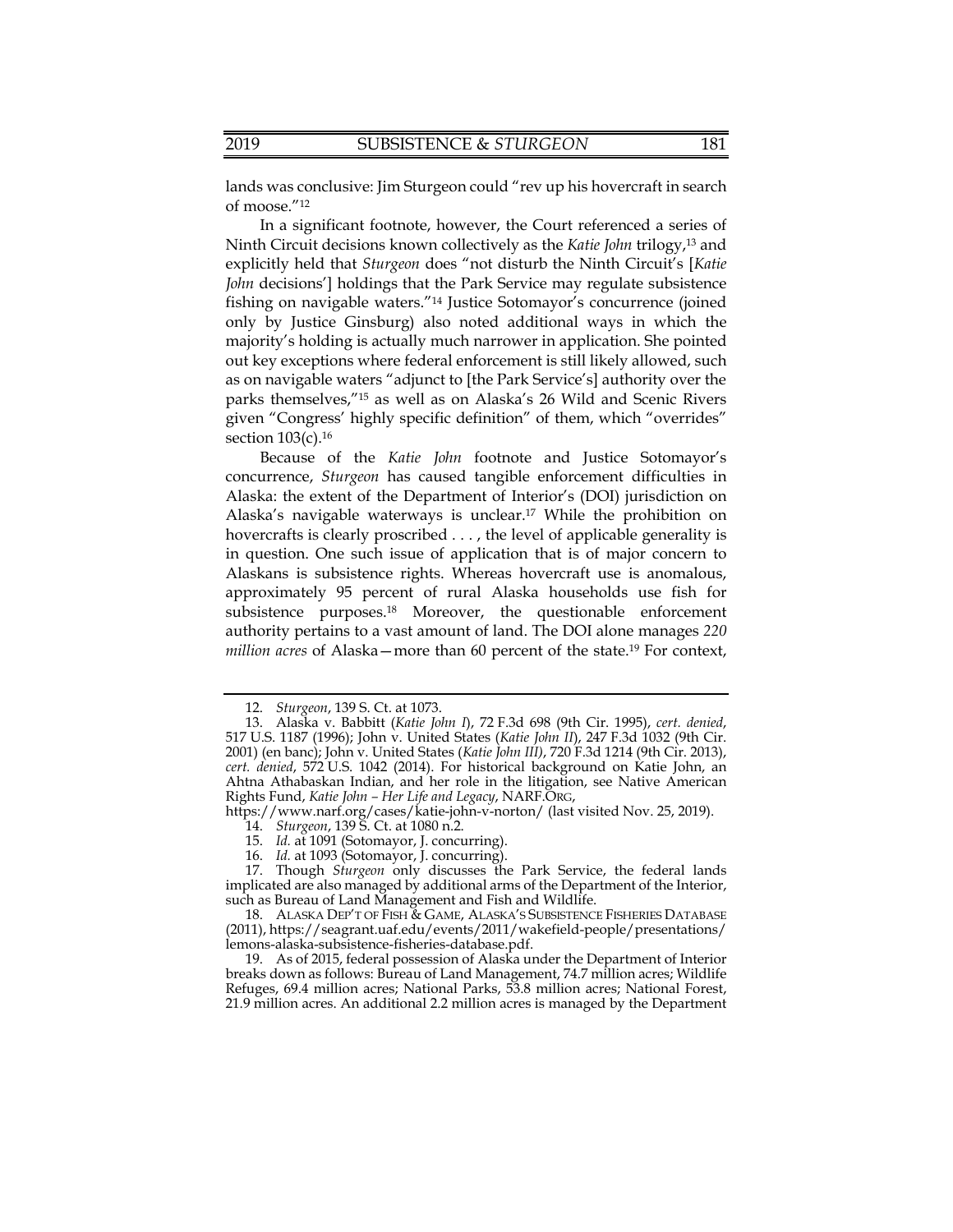that is roughly the size of Texas and Oklahoma [combined.20](https://combined.20) Given the importance of subsistence rights to rural Alaskans and the enormous scale of land subject to federal regulation, proper preservation of subsistence rights is paramount.

The question, then, is whether there is still legal authority to continue enforcing *any* federal regulations on Alaska's navigable waterways, and if so, what is the scope of that enforcement authority? The answer is yes, federal agents still have a key role to play in enforcement on these rivers, particularly in the area of subsistence fishing rights. Moreover, enforcement authority is still on firm legal footing after *Sturgeon*.

#### **II. ENFORCEMENT: NAVIGATION VS. SUBSISTENCE**

 the Court aptly noted, "rivers function as the roads of Alaska, to an extent Rivers in Alaska are unlike those in the rest of the Lower Forty-Eight. Both their navigation- and subsistence-based utility distinguish them. As unknown anyplace else in the country."21 This remote accessibility is due to the fact that "[o]ver three-quarters of Alaska's 300 communities and roughly twenty percent of its 735,000 residents live in regions unconnected to the road system."22 Consequently, rivers are essential for travel.

 The other critical facet of Alaska rivers' uniqueness is their use for subsistence fishing. ANILCA protects the "[s]ubsistence way of life for rural residents,"23 where subsistence uses are defined as "customary and traditional uses by rural Alaska residents of wild, renewable resources for direct personal or family consumption as food, shelter, fuel, clothing, tools, or transportation."24 In rural Alaska, there is often no alternative to

of Defense. CHUCK BURNHAM, ALASKA LEGISLATIVE RESEARCH SERVS., FEDERAL LANDS IN ALASKA AND LAND TRANSFERS UNDER THE STATEHOOD ACT (2015), [http://www.akleg.gov/basis/get\\_documents.asp?session=29&docid=2870.](http://www.akleg.gov/basis/get_documents.asp?session=29&docid=2870) For context of federal ownership in other states and a map of federal ownership in Alaska, see CAROL H. VINCENT ET AL., CONGRESSIONAL RESEARCH SERV., FEDERAL LAND OWNERSHIP: OVERVIEW AND DATA 4–6, 15 (2017).

<sup>20.</sup> Texas is 168,217,600 acres, and Oklahoma is 44,087,680 acres. Vincent et al., *supra* note 19, at 8.

 21. *Sturgeon*, 139 S. Ct. at 1087; *see also* Brief for National Parks Conservation Association et al. as Amici Curiae Supporting Respondents at 20, *Sturgeon*, 139 S. Ct. 1066 (No. 17-949) [hereinafter Brief for National Parks Conservation Association et al.] ("In many parks in Alaska, the navigable rivers form the major transportation corridors, akin to roads in the parks in the contiguous United States. For example, the Yukon River in the Preserve is how the majority of visitors travel through the Preserve.").

<sup>22.</sup> Brief for the State of Alaska as Amicus Curiae Supporting Petitioner at 11, *Sturgeon*, 139 S. Ct. 1066 (No. 17-949) [hereinafter Brief for Alaska].

<sup>23.</sup> ANILCA, 16 U.S.C. § 3101(c) (2018).

<sup>24.</sup> *Id.* § 3113.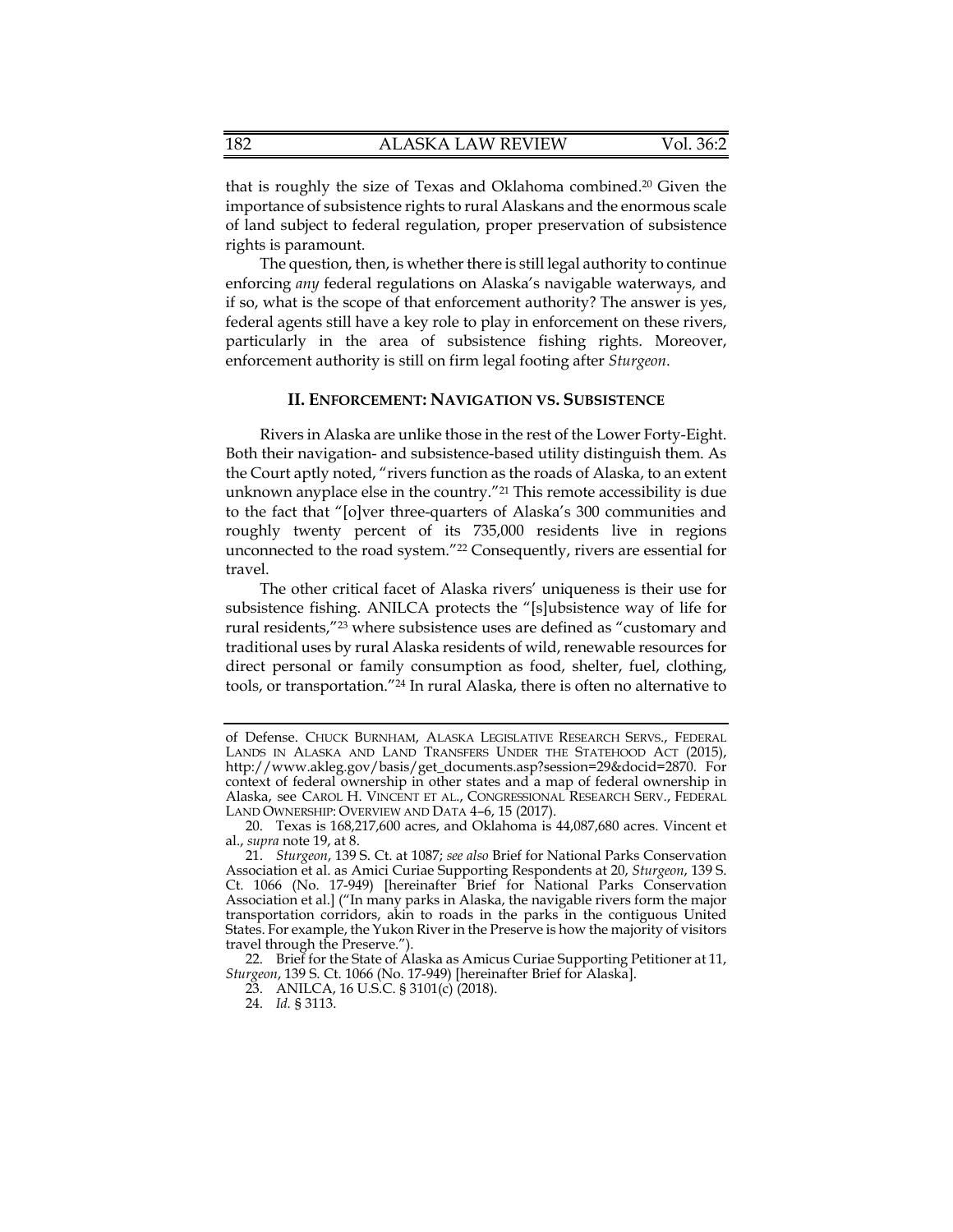the food supply that subsistence rights [provide.25](https://provide.25) And to underscore the significance of these rights, Congress prioritized subsistence uses of wildlife over other consumptive uses in ANILCA.<sup>26</sup> Accordingly, a major reason "to give the State and Natives assurance that their [lands] wouldn't be treated just like federally owned property" was the complexity of carefully negotiated subsistence [rights.27](https://rights.27) 

 The Court held in *Sturgeon* that federal enforcement of a hovercraft 2) a "tragedy of the commons" is only inherent to subsistence rights; and rule on navigable waterways running through federal land is contrary to the statutory language of ANILCA. However, when considered through the framework of Alaska rivers' uniqueness—navigation versus subsistence—it becomes clear that the Court only intended to limit federal enforcement with regard to *regulating navigation*, such as a hovercraft prohibition. A clear distinction can be drawn as to subsistence rights for the following reasons: 1) the careful negotiation of subsistence rights by Alaska Natives in ANILCA Title VIII means federal reserved water rights are part of "public lands" for subsistence, but not navigation regulation; 3) the high water mark line is only administrable as a meaningful enforcement distinction for navigation regulation.

### **A. Reserved Water Rights & Title VIII**

Returning to the introductory syllogism, the lack of enforcement authority hinges on navigable waters not being public lands. Reserved water rights, however, transform such waterways into public lands for the purposes of subsistence rights. Understanding how reserved water rights could constitute public lands for subsistence but not navigation regulation requires returning to *Katie John I*.

 *Rights*, 1 ARIZ. J. ENVTL. L. & POL'Y 47, 63–64 (2010) (discussing the ways in which 25. *Id.* § 3111(2); *see also* E. Barrett Ristroph, *Alaska Tribes' Melting Subsistence*  climate change contributes to food scarcity for Alaska Natives and the impact on subsistence); Sophie Thériault et al., *The Legal Protection of Subsistence: A Prerequisite of Food Security for the Inuit of Alaska*, 22 ALASKA L. REV. 35, 55–58 (2005) (demonstrating that subsistence foods are a "precondition for Inuit food security").

<sup>26.</sup> ANILCA § 3114 ("[T]he taking on public lands of fish and wildlife for nonwasteful subsistence uses shall be accorded priority over the taking on such lands of fish and wildlife for other purposes."). Congress also declared as much in ANILCA's statement of policy. *Id*. § 3112(2).

<sup>27.</sup> *Sturgeon*, 139 S. Ct. at 1076 (internal quotations omitted). For further history on the development of the rural priority in ANILCA, see Miranda Strong, *Alaska National Interest Lands Conservation Act Compliance & Nonsubsistence Areas: How Can Alaska Thaw Out Rural & Alaska Native Subsistence Rights?*, 30 ALASKA L. REV. 71, 73–77 (2013). For further discussion of federal statutory obligations Alaska Natives have negotiated, see Ristroph, *supra* note 25, at 67–75.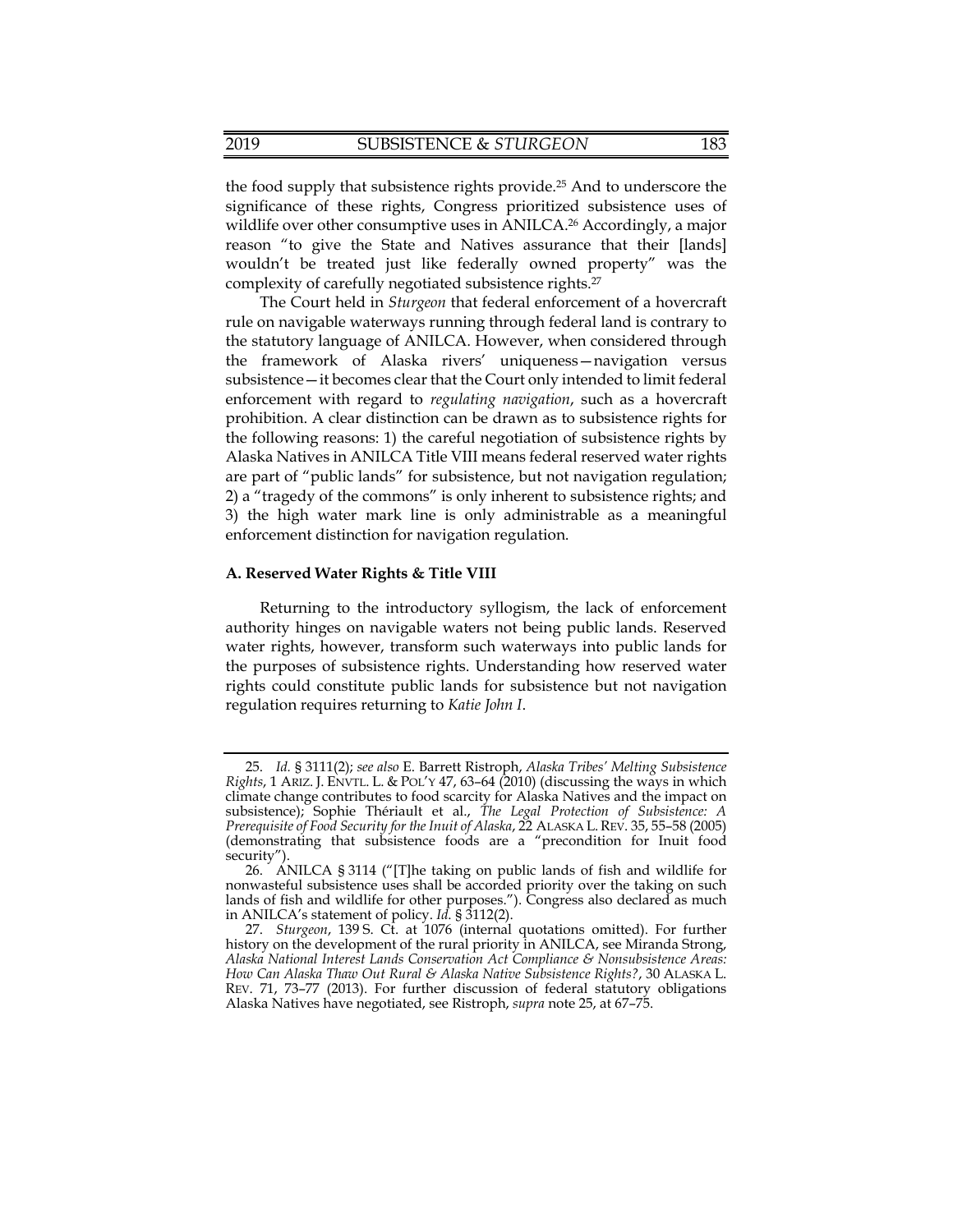The Ninth Circuit recognized that in reserving large parcels of Alaska land through "a myriad of statutes," the United States had "implicitly Faced with the issue of whether navigable waters are subject to ANILCA's subsistence priority, the Ninth Circuit rejected the district court's expansive definition,<sup>28</sup> instead limiting the subsistence priority to " navigable waters in which the United States has reserved water rights."<sup>29</sup> reserved appurtenant waters, including appurtenant navigable waters, to the extent needed to accomplish the purposes of the reservations"—in this case effectuating the subsistence [priority.30](https://priority.30) Consequently, the court "impose[d] an extraordinary administrative burden on federal agencies" to identify the waters in which there was a reserved water right.<sup>31</sup>

The DOI subsequently amended its ANILCA subsistence regulations to conform to *Katie John I*, such that the subsistence management program applied to activities "occurring on inland navigable waters in which the United States has a reserved water right."32 The DOI also enumerated specific federal land units in which reserved water rights exist.<sup>33</sup> Moreover, this justification for the identification of subsistence rights still has support from the Ninth Circuit. In its 2013 decision in *Katie John III*, the Ninth Circuit upheld the federal government's inclusion of waters in which DOI had identified reserved water rights in the definition of public lands for the purposes of [subsistence.34](https://subsistence.34)

The Court in *Sturgeon* contrasted this approach to reserved water

29. *Id.* at 700.

<sup>28.</sup> The district court held that the subsistence priority applied to all navigable waters because the federal government's navigational servitude defines the scope of public lands, all navigable waters are subject to the servitude, and thus all navigable waters qualify as public lands. The Ninth Circuit rejected this construction as overly broad because a navigational servitude is not a property interest to which the United States can hold title. *Katie John I*, 72 F.3d 698, 702–03 (9th Cir. 1995).

<sup>30.</sup> *Id.* at 703. The court further delineated the statutes at issue, writing "[t]hese statutes include, but are not limited to, acts reserving land for national parks, forests and wildlife preserves, the Statehood Act, the Alaska Native Claims Settlement Act and ANILCA itself." *Id.* at 703 n.10.

<sup>31.</sup> *Id.* at 704.

 32. 64 Fed. Reg. 1276, 1276 (Jan. 8, 1999) (codified at 50 C.F.R. Pt. 100).

<sup>33. 50</sup> C.F.R. § 100.3(c) (2019) (listing 30 areas of federal land, notably including the Yukon-Charley Rivers National Preserve at issue in *Sturgeon*).

<sup>34.</sup> *Katie John III*, 720 F.3d 1214, 1233 (9th Cir. 2013) ("Furthermore, federal reserved water rights can reach waters that lie on inholdings as long as those waters, based on their location and proximity to federal lands, are or may become necessary for the primary purposes of the federally reserved land. Because these water bodies are actually situated within the boundaries of federal reservations, it is reasonable to conclude that the United States has an interest in such waters for the primary purposes of the reservations. We therefore uphold the Secretaries' inclusion of these waters within 'public lands.'").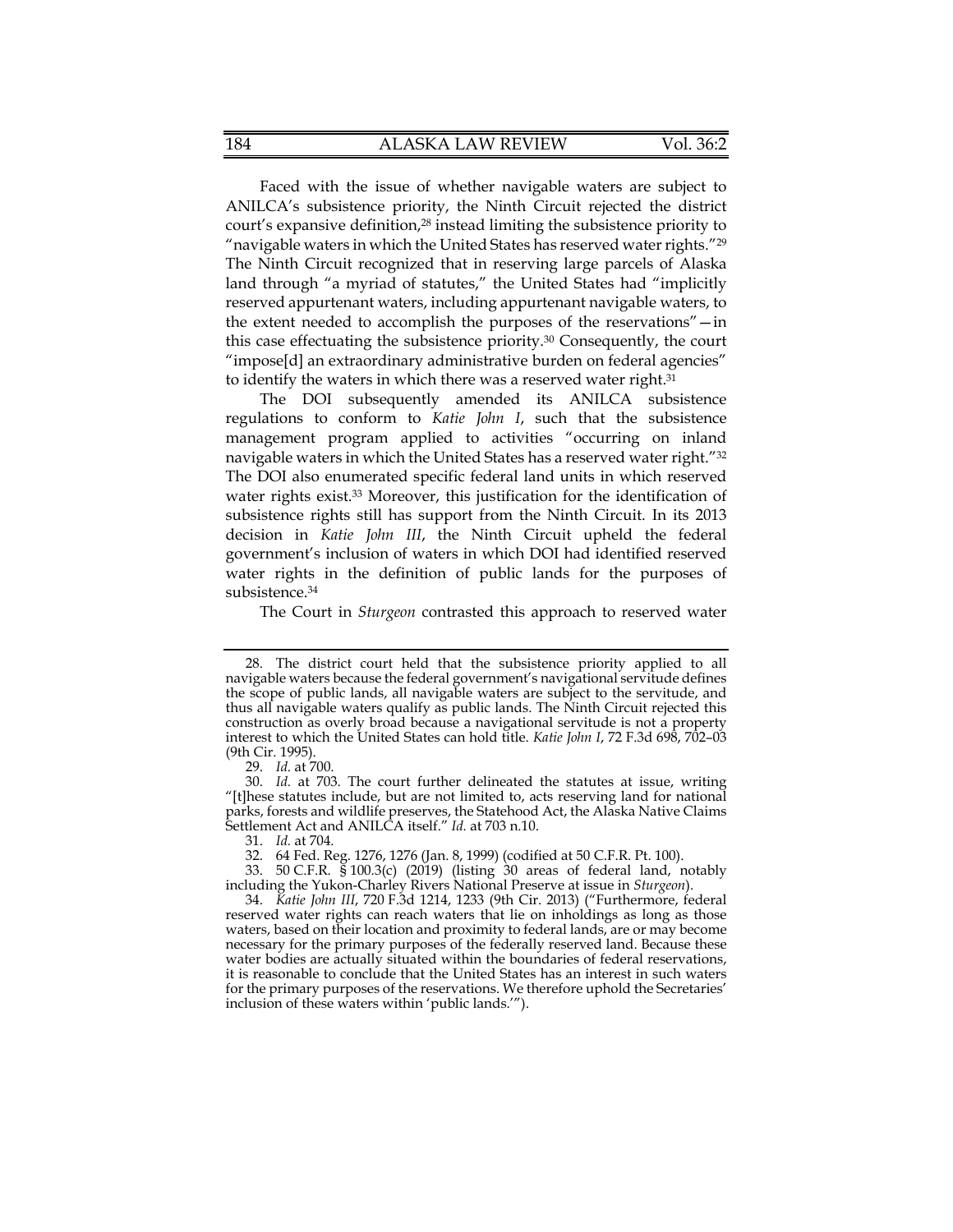rights. In *Sturgeon*, the Supreme Court ruled that navigable waters in Alaska CSUs do not qualify as "public lands" for the purposes of the hovercraft ban because the United States' water rights are "usufructuary," not ownership rights, and do not vest title in the affected waters in the [government.35](https://government.35) In dicta, the Court reasoned that even if the government has an interest in navigable waters by virtue of the reserved water rights doctrine, that interest would only authorize regulation to restrict depletion or diversion of the water, not regulations that do not relate to safeguarding the water, such as restrictions on hovercraft use.<sup>36</sup>

 dismissed in *Sturgeon* as a basis for federal authority to enforce the Park Nonetheless, the reserved water rights argument—which the Court Service's navigation-based hovercraft rule—will likely prevail with regard to the issue of federal regulation of subsistence fishing rights. Indeed, the Court strongly implied as much in its decision.

 rights—as first laid out in *Katie John I* and further developed in *Katie John III*—is meaningfully different than the potential application of reserved The reserved water rights argument in the context of subsistence water rights to non-subsistence uses. Recall that ANILCA was a compromise not only between the state of Alaska and the federal government, but also Alaska [Natives.37](https://Natives.37) Title VIII of ANILCA accordingly protected Alaska Natives' subsistence rights (and expanded those rights to include similarly-situated, non-Native rural Alaskans) because "no practical alternative means are available to replace the food supplies and other items gathered from fish and wildlife which supply rural residents dependent on subsistence uses."38 Given this explicit provision within Title VIII of ANILCA, although federal reserved water rights clearly are no longer part of the definition of "public land" as relevant for navigation regulation post *Sturgeon*, the federal reserved water rights uniquely qualify as public land for the purposes of Title VIII as relevant for subsistence [rights.39](https://rights.39)

This point was implicitly accepted in *Sturgeon* when the Court concluded its discussion of the reserved water rights argument with the

<sup>35.</sup> Sturgeon v. Frost, 139 S. Ct. 1066, 1079 (2019).

<sup>36.</sup> *Id.*

 <sup>37.</sup> *See supra* notes 6–9 and accompanying text; *see also* Ristroph, *supra* note 25, at 67–69 (discussing how statutory protections of Alaska Natives' subsistence rights differ from treaties with Native Americans in the Lower Forty-Eight).

<sup>38.</sup> ANILCA, 16 U.S.C. § 3111(2) (2018). Colloquially, subsistence rights are still often referred to as Title VIII, as laid out in the original public law. *See* Pub. L. 96-487, 94 Stat. 2371 (1980).

<sup>39.</sup> Congress further effectuated this understanding that subsistence rights were pursuant to reserved water rights. *See* Brief for Alaska Native Subsistence Users as Amici Curiae Supporting Respondent at 19–21, *Sturgeon*, 139 S. Ct. 1066 (No. 17-949) [hereinafter Brief for Alaska Native Subsistence Users].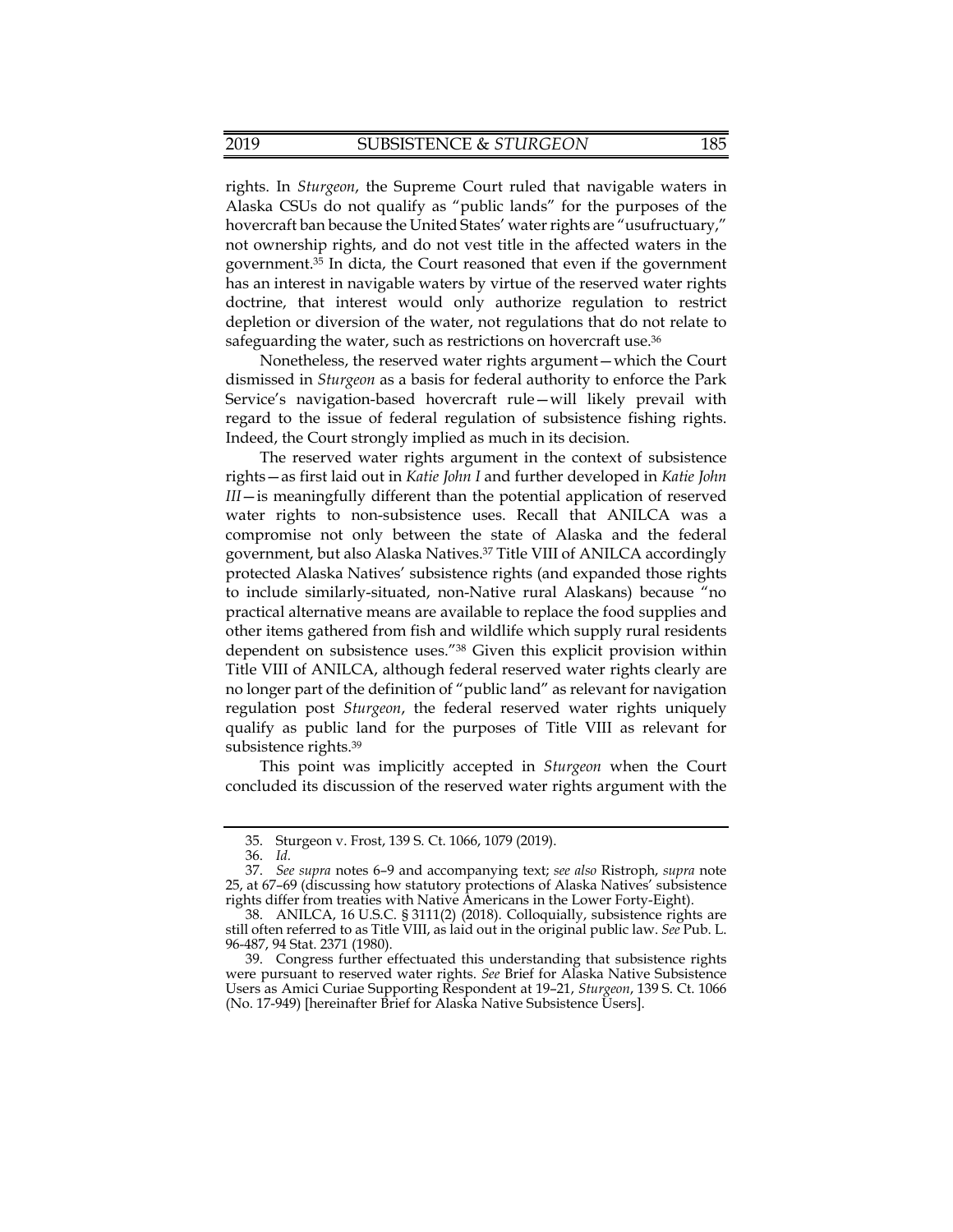petitioner, "This case presents a salient example of a circumstance where therefore the *Katie John* decisions "effectuate[d] Congress' intent" to *Katie John* carve out.40 Numerous parties' briefs—even those that generally argued against federal oversight—also endorsed this [argument.41](https://argument.41) The state of Alaska wrote in its amicus brief supporting the a complex statute's use of a term in different contexts is properly interpreted differently."42 Accordingly, the state urged the Court not to disturb *Katie John* because subsistence is "the lifeblood of cultural, spiritual, economic, and physical well-being" for Alaska Natives, and "protect the important values embodied by subsistence."43

 Perhaps most demonstrative is that at least some Alaska Natives—a approximately 2,000 Ahtna Athabascan native [people.45](https://people.45) In their brief, critical party to the negotiation of ANILCA—believe subsistence rights have a unique meaning within the context of Title VIII as opposed to the rest of the [statute.44](https://statute.44) This position is most clearly laid out in the amicus brief of Ahtna, Inc., an Alaska Native Regional Corporation representing filed in support of neither party, the Ahtna corporation described how Alaska Natives have been "forced to litigate frequently to protect their customary and traditional way of life," often because of ANILCA's [complexity.46](https://complexity.46) Accordingly, although the statute's use of the term "public lands" is, at best, muddled, there is "no debate that federal management

43. *Id.* at 31–33.

44. Though there were other Alaska Native amici who did not support the dual meaning of public lands within the context of subsistence, it is critical to note their argument was made in support of *respondents, not petitioners*. In other words, it was framed under the umbrella that "*amici* support all efforts to recognize and preserve the *Katie John* decisions." Brief for Alaska Native Subsistence Users, *supra* note 39, at 23.

<sup>40.</sup> *See Sturgeon*, 139 S. Ct. at 1080 n.2.

 Title VIII stands apart from the rest of ANILCA with its own findings, its own 41. *See, e.g.*, Brief for the Petitioner at 34 n.4, *Sturgeon*, 139 S. Ct. 1066 (No. 17- 949) ("Title VIII supports an array of subsistence management regulations that are beyond the scope of Mr. Sturgeon's challenge. The focus of Mr. Sturgeon's challenge is instead the Ninth Circuit's decision to expand the reasoning of the Katie John cases beyond subsistence and, in so doing, grant NPS plenary control over State waterways."); Brief for Alaska, *supra* note 22, at 29–35 ("Nor should the Katie John and Sturgeon decisions be tied together as the Ninth Circuit has done. statement of policy, and—unlike any other part of the legislation—specific invocations of congressional authority under the Commerce Clause, the Property Clause, and Congress's 'constitutional authority over Native affairs.'" (citations omitted)). *But see* Brief for Alaska Native Subsistence Users, *supra* note 39, at 22– 23 ("There is no separate definition of "public lands" for purposes of Title VIII of ANILCA governing subsistence uses.").

<sup>42.</sup> Brief for Alaska, *supra* note 22, at 34.

<sup>45.</sup> Brief for Ahtna, Inc. as Amicus Curiae Supporting Neither Party at 1, *Sturgeon*, 139 S. Ct. 1066 (No. 17-949) [hereinafter Brief for Ahtna].

<sup>46.</sup> *Id.* at 28–29 ("As evidenced by the extensive litigation ANILCA has spawned, the balance Congress struck in ANILCA is difficult to manage.").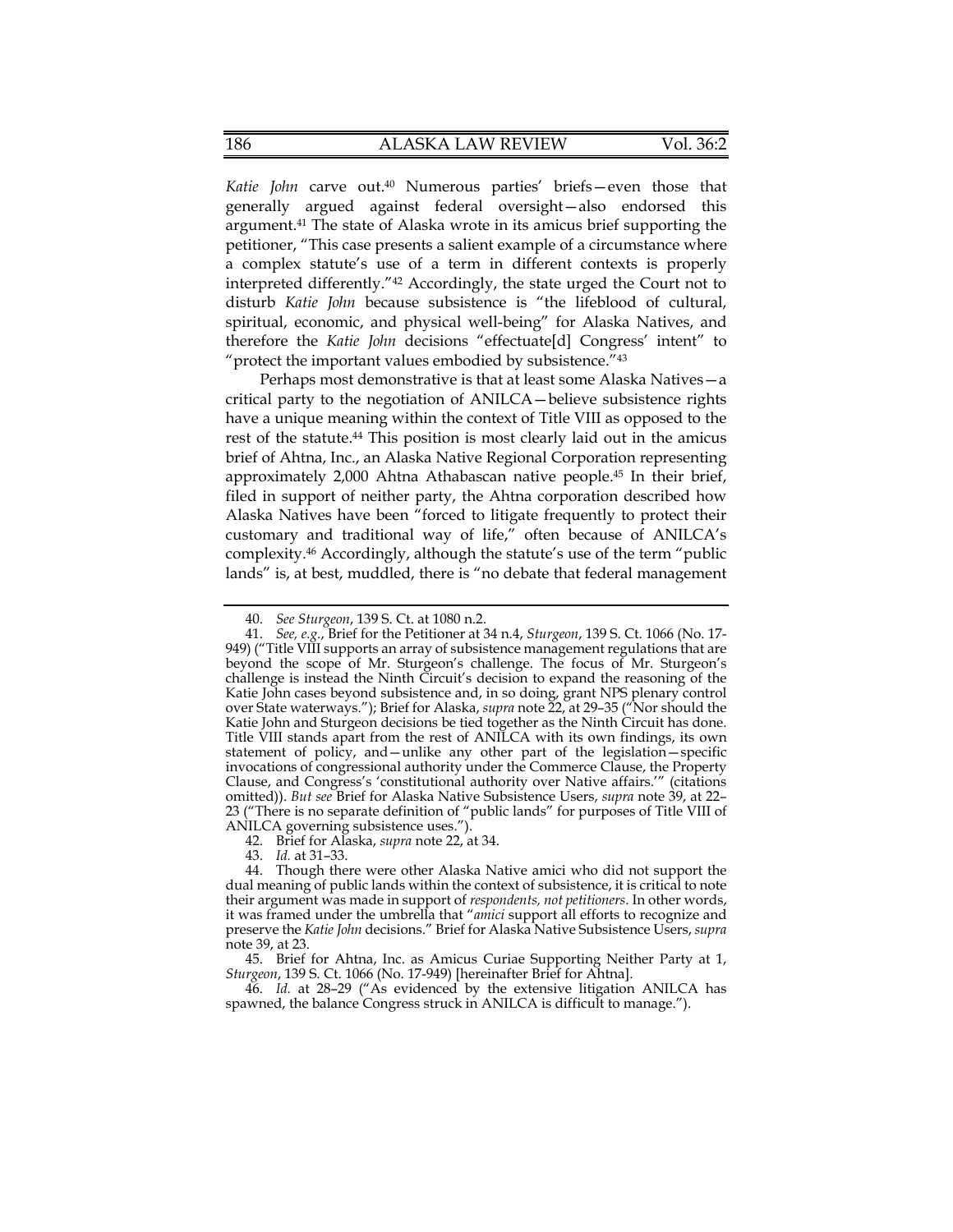authority over navigable waters must extend as far as necessary to effectuate the subsistence preference in Title VIII."47

 relies on a unique definition of the term "public lands" compared to the ANILCA, multiple definitions of the term "public lands" is plausible. The Ahtna corporation argued in its brief that Title VIII—and its reliance on federal reserved water rights to protect subsistence rights as decided in *Katie John I*—stands on its own compared to the rest of the statute. Most significantly, the Ahtna corporation argued that Title VIII rest of the statute. Though typical statutory interpretation dictates the same term takes on a singular meaning within a statute, in the case of "ANILCA 'is far from a chef d'oeuvre of legislative draftsmanship'" meaning that "no court should presume that 'identical words used in different parts of the same statute are intended to have the same meaning.'"48 It is therefore within reason that federal reserved water rights are part of public lands for the purposes of subsistence, but not navigation regulation. Furthermore, Title VIII can be construed uniquely because within ANILCA, Congress singularly invoked its Commerce Clause authority in the context of Title VIII, not anywhere else.49

As an integral party to ANILCA, Alaska Natives' understanding of—and reliance on—subsistence rights should be given special attention. Reserved water rights have no bearing on the construction of "public lands" as relevant for navigation regulation, such as the hovercraft ban. But in the context of Title VIII, reserved water rights can justify the protection of subsistence rights as laid out in the *Katie John* trilogy.

# **B. Tragedy of the Commons**

Natural resource protection is vital to Alaska.<sup>50</sup> Consequently, a key tension in Alaska is short- versus long-term resource [management.51](https://management.51) The

<sup>47.</sup> *Id.* at 30.

<sup>48.</sup> *Id.* at 32 (citing Utility Air Regulatory Group v. EPA, 573 U.S. 302, 319–20 (2014)).

 ANILCA."). 49. *See* ANILCA, 16 U.S.C. § 3111(4) (2018); *see also* Brief for the Petitioner, *supra* note 41, at 70 ("In ANILCA, Congress invoked its Commerce Clause power only for purposes of authorizing subsistence regulation. . . . Congress did not, however, invoke the Commerce Clause to justify any of the other provisions of

<sup>50.</sup> For example, the value of Alaska salmon alone was \$595.6 million in 2018. CAROLE TRIEM, ALASKA DEPARTMENT OF COMMERCE, ALASKA ECONOMIC UPDATE 12 (2018),

<https://www.commerce.alaska.gov/web/Portals/6/pub/2018Q4AlaskaEcono> micUpdate.pdf?ver=2019-03-15-110020-270.

<sup>51.</sup> This tension between short- and long-term resource management is pervasive in Alaska. Consider, for example, the current political debate over the state's annual permanent fund dividend (PFD). *See* Richard Feloni, *Alaska's*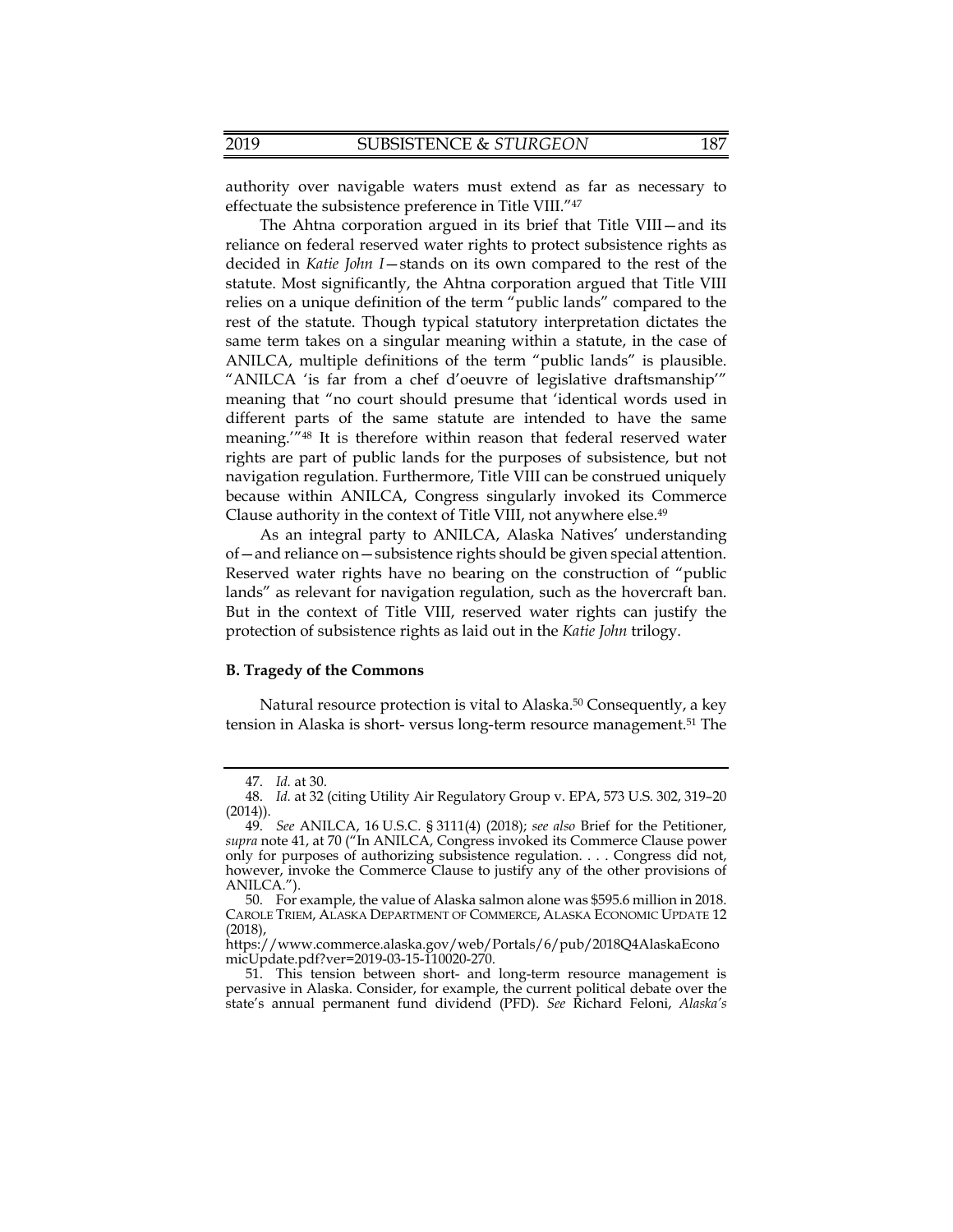disproportionately rely on, are prone to the distinct *and real* possibility of federal government has an obligation to ensure that the subsistence rights, as negotiated in ANILCA, remain in perpetuity.<sup>52</sup> A tragedy of the commons is not just a hypothetical; part of the reason why Alaska wanted statehood in the first place was overfishing.<sup>53</sup> Relatedly, climate change the paradigmatic tragedy of the commons example has already manifested itself in Alaska, threatening the long-term viability of [subsistence.54](https://subsistence.54) Navigable waters in CSUs, which rural communities overfishing or permanent [contamination.55](https://contamination.55) Subsistence regulation accordingly protects against this danger.

In contrast, navigation regulations do not address the same tragedy of the commons type of concerns. Too many hovercrafts—or as is more plausibly the case, too many boats—navigating one of these rivers does

*Republican Governor Wants to Give Every Resident More Than \$4,000 for the Next 3 Years, but Not Everyone Is Happy*, BUSINESS INSIDER (Feb. 20, 2019), <https://www.businessinsider.com/alaska-permanent-fund-dividend-political>debate-2019-2, ("Polling has shown that the majority of Alaskans have long favored the fund, but Permanent Fund Defenders founder Juanita Cassellius said that as the political debates over the fund and the dividend increase in intensity, the fund needs protection."); *see also* Lori Townsend, *The PFD Debate*, ALASKA PUBLIC MEDIA (June 28, 2019), <https://www.alaskapublic.org/2019/06/28/the>pfd-debate, (interviewing two Alaska state senators to discuss the long-term future of the PFD).

 wildlife . . . shall be the priority consumptive uses of all such resources . . . to 52. ANILCA § 3112(2) (declaring "nonwasteful subsistence uses of fish and assure the continued viability of a fish or wildlife population or the continuation of subsistence uses").

 cases."). 53. *See Katie John III*, 720 F.3d 1214, 1235 (9th Cir. 2013) ("Among the major reasons why Alaskans sought statehood was that federal regulation of territorial waters allowed non-Alaskan commercial firms to take salmon in 'fish traps,' which starved local Alaskans of the catch and threatened the salmon runs... Between 1936 and 1959, when federal management of Alaska's salmon finally ended, production had fallen from 8.5 million cases annually to 1.8 million

 *Constrain Alaska Native Village Adaptation*, 30 COLO. NAT. RESOURCES ENERGY & ENVTL. L. REV. 245, 264–66 (2019) ("Nearly half of [Alaskan Native Village] 54. *See* Ristroph, *supra* note 25, at 52–61 (outlining the numerous ways in which climate change has already negatively impacted Alaska and the corresponding threats to subsistence, particularly for Alaska Natives on the North Slope); E. Barrett Ristroph, *Still Melting: How Climate Change and Subsistence Laws*  participants spoke about threats to subsistence that they had to deal with in addition to climate change.").

 foods had been contaminated by the oil. . . . In addition, reports of dead wildlife 55. One of the most prominent examples in Alaska history being the Exxon Valdez oil spill. *See* JAMES A. FALL, ALASKA DEP'T OF FISH & GAME DIVISION OF SUBSISTENCE, SUBSISTENCE AFTER THE SPILL: USES OF FISH AND WILDLIFE IN ALASKA NATIVE VILLAGES AND THE EXXON VALDEZ OIL SPILL 23–24 (Feb. 1991) ("The dominant oil spill-related reason for lower harvests was fear that subsistence and other signs warning of danger led many people to doubt that their traditional harvest areas were safe to use and traditional foods were safe to eat.").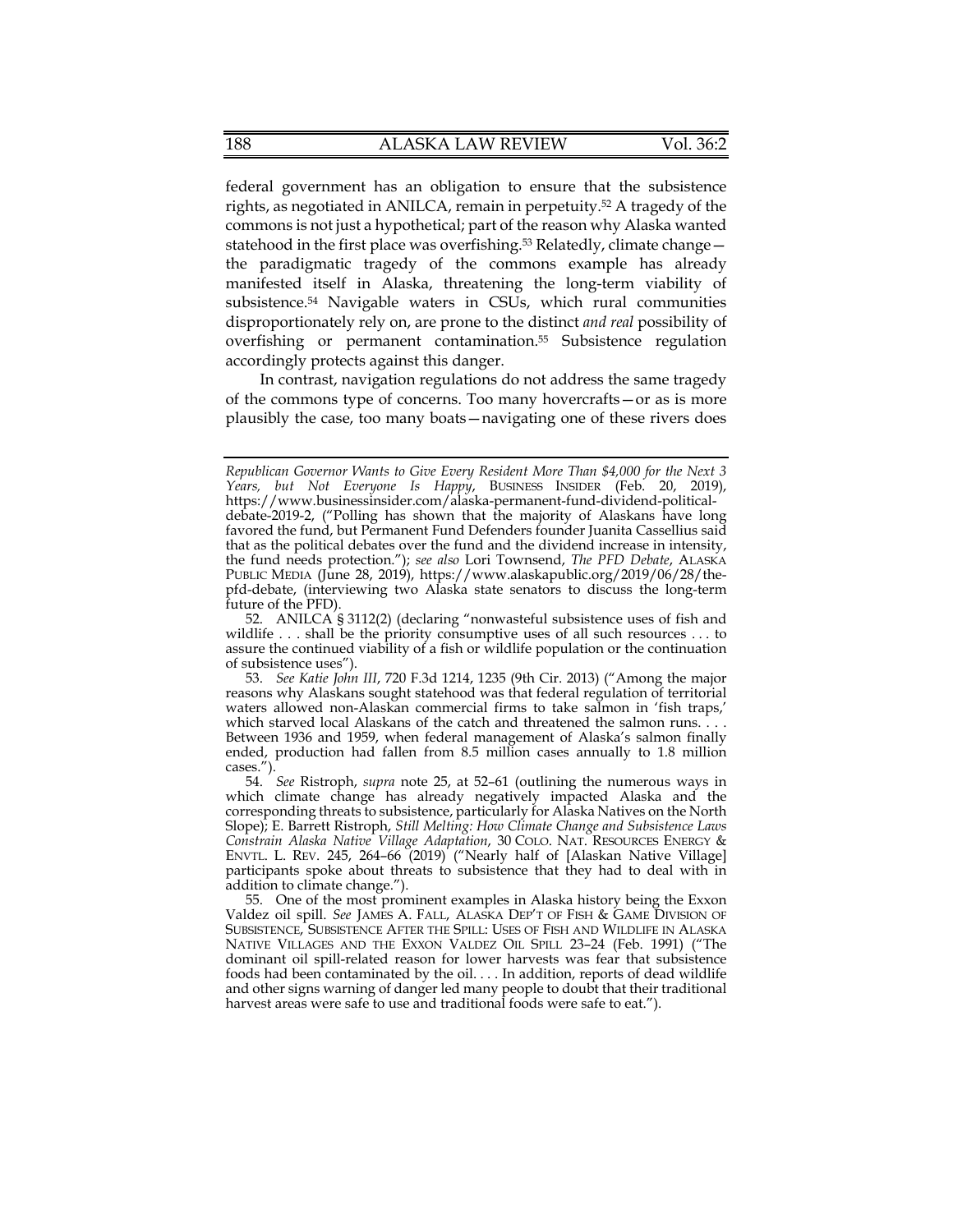not prompt the same necessity to conserve resources long term. Furthermore, from a pragmatic standpoint, given the small size of Alaska's population relative to its geographic footprint, the likelihood of just a single person potentially disturbing a river such that it is no longer suitable for subsistence fishing is far greater than any likelihood of overuse via [navigation.56](https://navigation.56) 

One counterargument is that Alaska state authorities, rather than federal agents, could seemingly just as effectively ensure the protection of these subsistence rights. If resource conservation is the primary motivating concern, leave it to state enforcement. To that point, the Court specifically noted that the federal government may "enter into 'cooperative agreements' with the State (which holds the rivers' submerged lands) to preserve the rivers themselves."<sup>57</sup>

The issue with this counterargument is that Alaska constitutionally cannot live up to ANILCA's statutory duty. Recall, ANILCA subsistence rights specifically enumerate protections for *rural [residents](https://residents.58)*. 58 ANILCA even has language deferring to the state for enforcement of those protections, and originally, the state did in fact handle such [enforcement.59](https://enforcement.59) In 1989, however, the Alaska Supreme Court concluded in *McDowell v. State* that the rural subsistence priority conflicted with the Alaska State Constitution's provisions pertaining to equal common use of fish and game.<sup>60</sup> Oversight of subsistence hunting and fishing rights on federal lands accordingly reverted to the federal government, thereby effectuating "Congress's discrete intent that there be an enforceable subsistence priority" in some form.<sup>61</sup>

Today, the federal government could enter into cooperative

BUREAU, 2010 CENSUS: POPULATION DENSITY DATA (2018), https:/ 56. Unsurprisingly, Alaska has the smallest population per square mile of any state in the country: only 1.2 people per square mile. In comparison, Wyoming, the 49th smallest state, has 5.8 people per square mile. U.S. CENSUS [/www.census.gov/data/tables/2010/dec/density-data-text.html.](www.census.gov/data/tables/2010/dec/density-data-text.html)

<sup>57.</sup> Sturgeon v. Frost, 139 S. Ct. 1066, 1086 (2019).

<sup>58.</sup> ANILCA, 16 U.S.C. § 3101(c) (2018); *see also* Strong, *supra* note 27, at 75–77 (overviewing the origin of the rural priority).

<sup>59.</sup> *See Katie John III,* 720 F.3d 1214, 1219 (9th Cir. 2013) ("ANILCA states that the Secretaries should not take action to implement Title VIII if Alaska 'enacts and implements laws of general applicability which are consistent with' ANILCA's rural subsistence priority requirements. In other words, ANILCA expresses a preference for state management of the rural subsistence priority....") (citing 16 U.S.C. § 3115(d)); *see also* Strong, *supra* note 27, at 78–83 (detailing the history of the state's failure to maintain the rural priority).

<sup>60.</sup> McDowell v. State, 785 P.2d 1, 9 (Alaska 1989) ("We hold only that the residency criterion used in the 1986 act which conclusively excludes all urban residents from subsistence hunting and fishing regardless of their individual characteristics is unconstitutional.").

<sup>61.</sup> Brief for Alaska, *supra* note 22, at 31.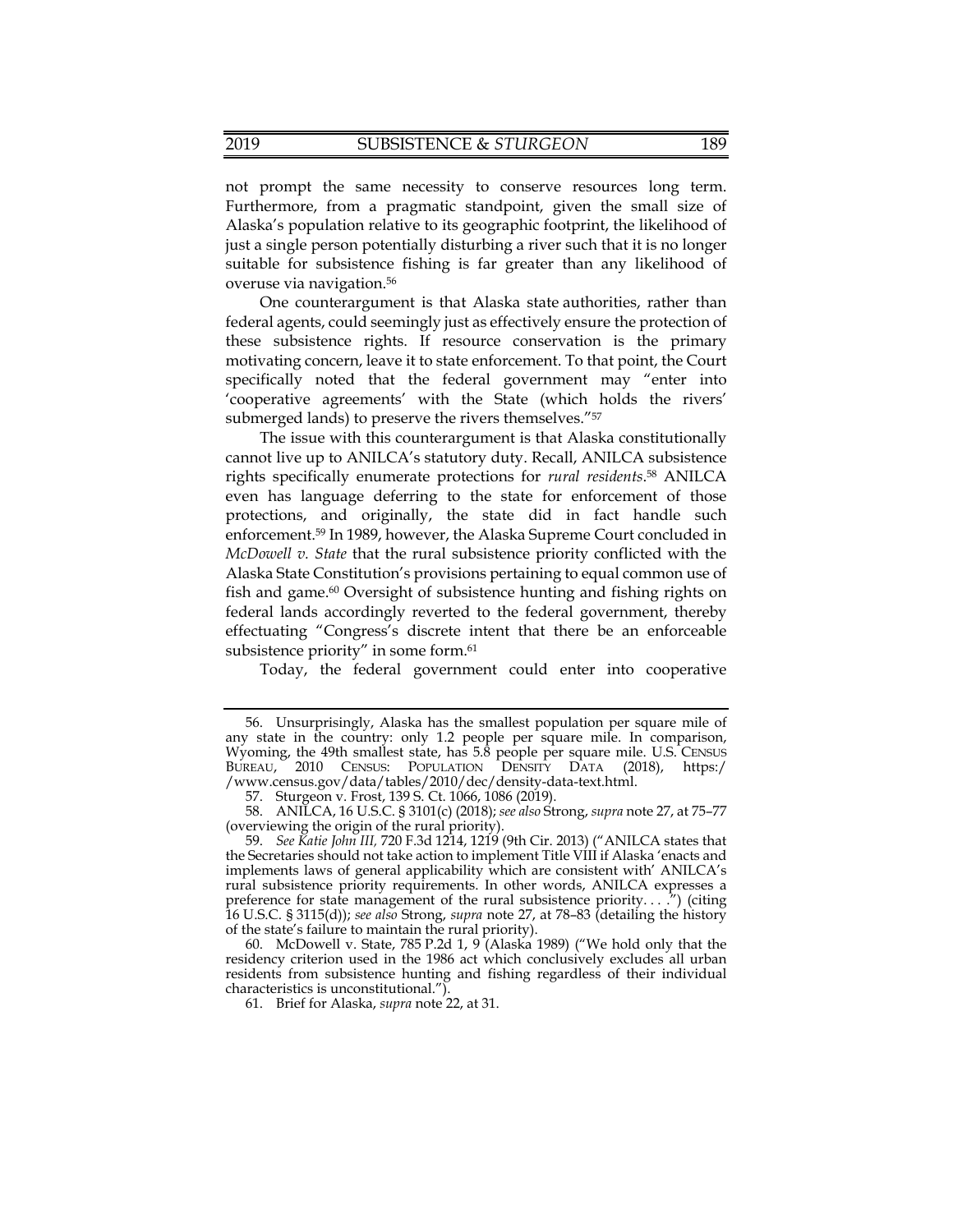agreements with the state to take over enforcement of regulations such as the hovercraft rule, per the Court's recommendation. The state, however, could not enforce rural subsistence rights as protected and prioritized by ANILCA through a cooperative agreement because of the state constitutional bar—unless Alaska amends it state constitution or Congress amends ANILCA, both of which having been recommended by the [judiciary.62](https://judiciary.62) Thus, until such amendment occurs, federal enforcement of subsistence rights is the *only* means available to protect subsistence rights and ensure no tragedy of the commons materializes.

### **C. High Water Mark**

 navigation-based activity. Any boat on a river—or in the case of *Sturgeon*, In pointing out ways to still protect rivers, the Court noted "[t]he Park Service may at a minimum regulate the public lands flanking rivers."63 Such regulation is based on a "high water mark" rule, which, as applied to the enforcement of navigation regulations, presents a workable bright line for federal agents and officers because the division between navigation on land versus water is clear.<sup>64</sup> There is no concern about the actual location of the mean high water mark when dealing with a hovercraft on the river—is unquestionably operating below that high water mark since the activity necessarily occurs above water. On the other hand, that same boundary as applied to the enforcement of subsistence fishing regulations becomes indeterminate and unworkable.

For example, if a subsistence fisher is standing above the high water mark, but her lure is in the water, is federal enforcement authority based on the spot where the fisher is standing or the location of the lure? Alternatively, in a similar manner to Justice Sotomayor's hypothetical, if a fisher tosses toxic waste from the riverbank into the river itself, does the

 subsistence uses on public lands including navigable waters. . . . If Congress were 62. *See, e.g.*, *Sturgeon*, 139 S. Ct. at 1094 (Sotomayor, J. concurring) ("Congress can and should clarify the broad scope of the Service's authority over Alaska's navigable waters."); *Katie John I*, 72 F.3d 698, 704 (9th Cir. 1995) ("The issue raised by the parties cries out for a legislative, not a judicial, solution. If the Alaska Legislature were to amend the state constitution or otherwise comply with ANILCA's rural subsistence priority, the state could resume management of to amend ANILCA, it could clarify both the definition of public lands and its intent. Only legislative action by Alaska or Congress will truly resolve the problem.").

<sup>63.</sup> *Sturgeon*, 139 S. Ct. at 1086.

<sup>64.</sup> The Park Service's regulations are applicable to "navigable waters and areas within their ordinary reach (up to the mean high water line in places subject to the ebb and flow of the tide and up to the ordinary high water mark in other places)." 36 C.F.R. § 1.2(a)(3) (2019).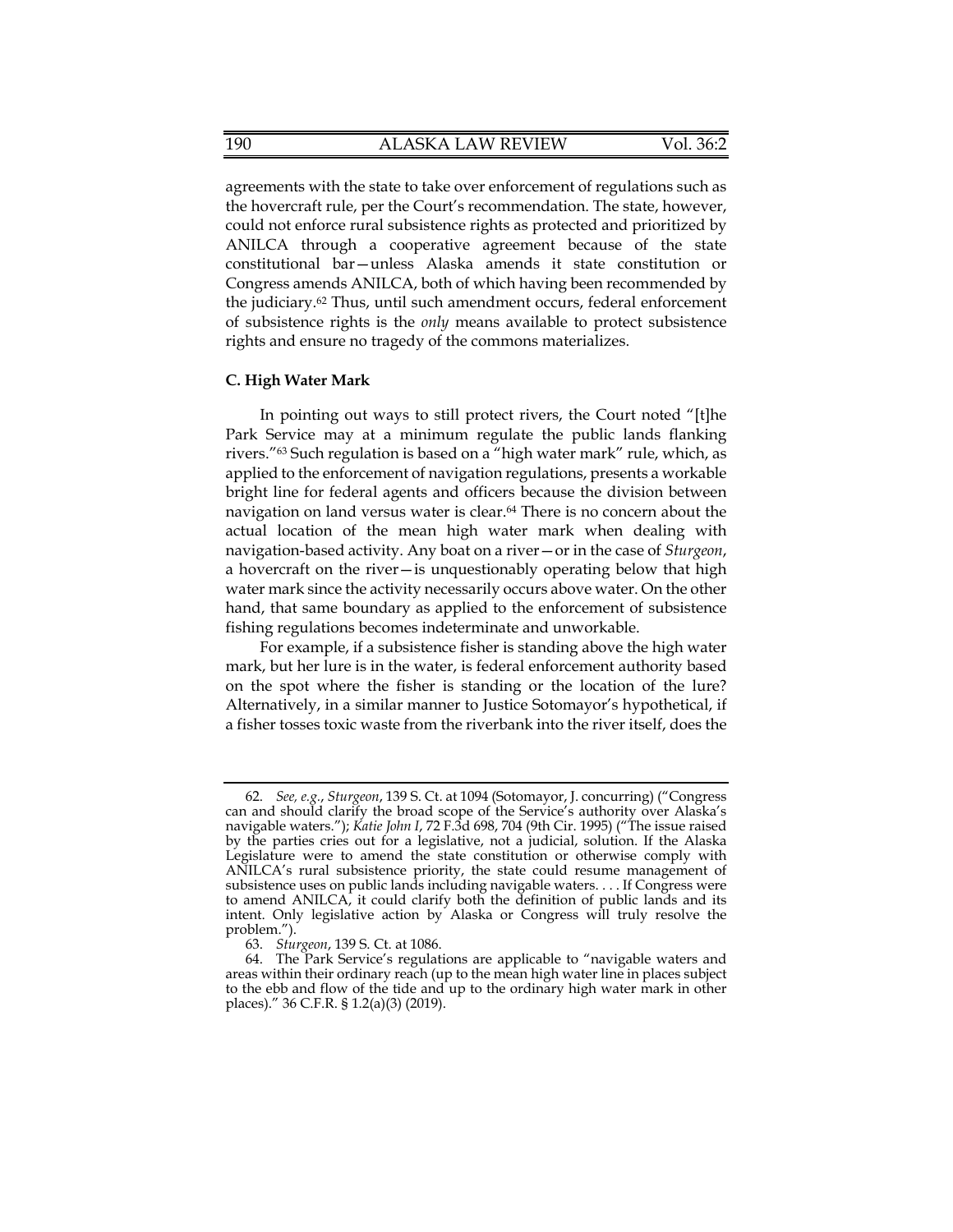federal agent lose enforcement authority?<sup>65</sup> Or what if the potential violator has one foot above the high water mark and the other foot below? Even if clear answers could be fashioned to these hypotheticals, another problem arises from the difficulty in discerning where exactly along the riverbank the mean high water mark lies.<sup>66</sup> Add in the hostility of many Alaskans to even the faintest notion of federal oversight, and the boundary becomes increasingly unworkable in the context of actual enforcement.<sup>67</sup>

 issue in *Sturgeon*: an agent comes across an angry Alaska fisherman who These questions are not just theoretical. They undoubtedly impact decisions made by federal enforcement in the field. Take the following situation that could very well be encountered on a river like the one at wants to blow fish out of the water with dynamite, and the fisherman is standing a foot above the mean high water mark. Assuming the agent even knows where the high water mark is, can she stop the fisherman?"68 Moreover, the ambiguity in discerning the precise location of the mean high water mark is not only problematic for federal agents, but also for the subsistence fishers who are looking to comply with the law.

When viewed through the lens of a rule as opposed to a standard, using the high water mark as a meaningful dividing line is only an

 Association et al., *supra* note 21, at 21 ("The Park Service may be unable . . . to 65. *See Sturgeon*, 139 S. Ct. at 1090 (Sotomayor, J. concurring) ("[R]eading ANILCA  $\S 103(c)$  to bar any Park Service regulation of navigable waters would permit [citizens] to evade those rules entirely if she were to wade into the river or paddle along the bank in a canoe."); *see also* Brief for National Parks Conservation prevent the dumping of trash or fuel into the waterway, or to enforce subsistence hunting and fishing regulations when violations occur on the water.").

<sup>66.</sup> Even experienced federal agents can have trouble discerning the high water mark. *See* Frank E. Maloney, *The Ordinary High Water Mark: Attempts at Settling an Unsettled Boundary Line*, 13 LAND & WATER L. REV. 465, 466 (1978) ("Ironically, the determination of the [ordinary high water line] is as confused as it is important.").

<sup>67.</sup> For an example of such hostility, consider the locally well-known case of Jim Wilde. Federal agents attempted to perform a safety inspection on Wilde's boat and he resisted, forcing the rangers to pull out a shotgun to convince Wilde to head to the riverbank where he "began walking toward the Rangers with clenched fists, yelling profanities." United States v. Wilde, 4:10-CR-21 RRB, 2013 WL 6237704, at \*1–2 (D. Alaska Dec. 3, 2013), *aff'd*, 585 Fed. Appx. 336 (9th Cir. 2014) (unpublished).

<sup>68.</sup> *See Sturgeon*, 139 S. Ct. at 1090–91 (Sotomayor, J. concurring) ("Imagine if all Service regulations could apply in Alaska's parklands only up to the banks of navigable rivers, and the Service lacked any authority whatsoever over the rivers themselves. If Jane Smith were to stand on the public bank of the Nation River, bag of trash in hand, Service rules could prohibit her from discarding the trash on the riverbank. . . . But reading ANILCA § 103(c) to bar any Park Service regulation of navigable waters would permit Jane to evade those rules entirely if she were to wade into the river or paddle along the bank in a canoe.") (internal citations omitted).